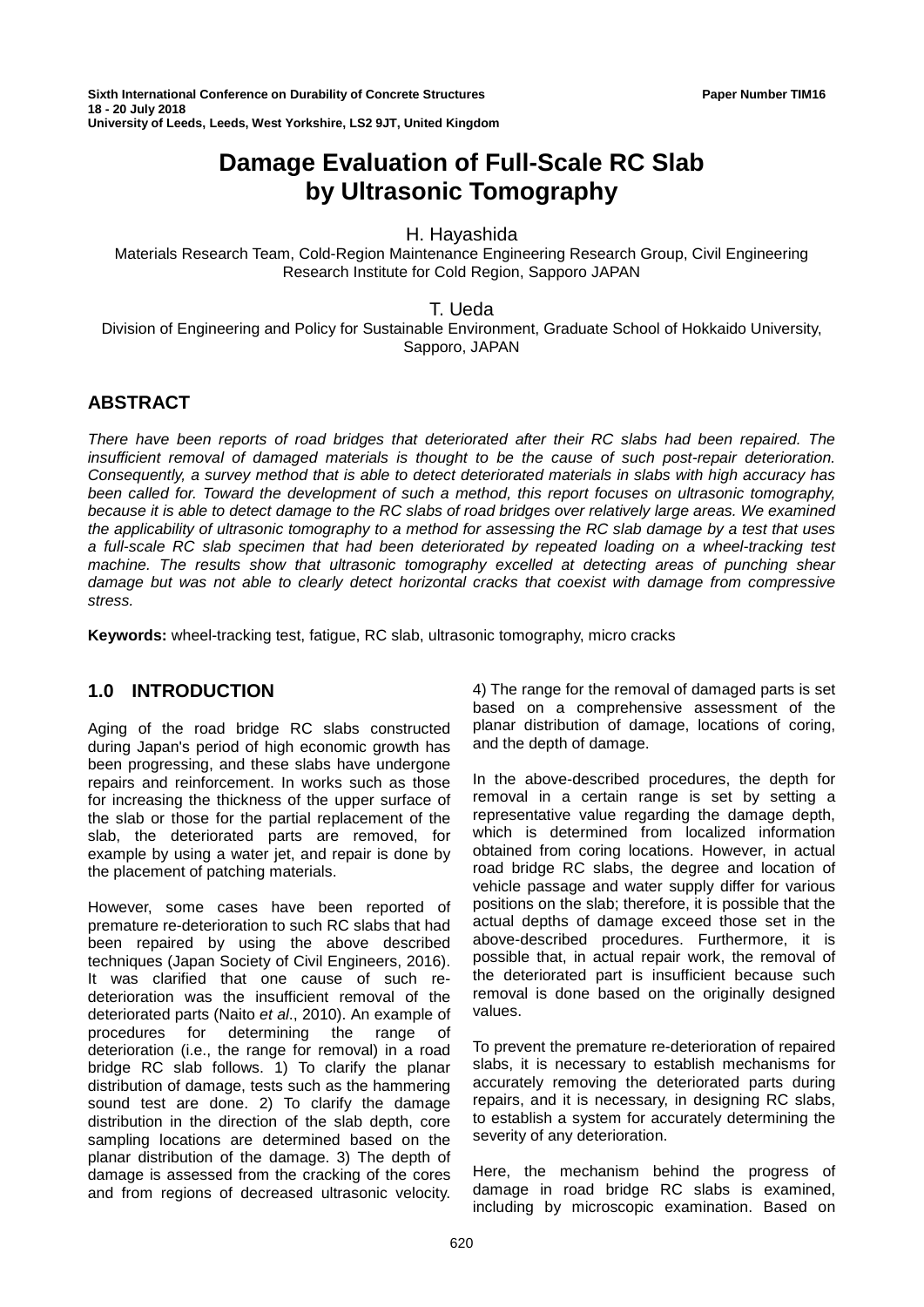previous findings (Mihashi, Kunieda and Rokugo, 2010), fatigue failure in concrete that receives repeated loading is thought to occur after the following three processes.

1) Cracking occurs around large aggregate, and the propagation of that cracking is blocked by abutting aggregate.

2) Damage (micro cracks) accumulates at the boundary between the matrix and the aggregates.

3) Localized propagation occurs, and the cracks progress.

The grid-shaped cracks that occur on the underside of a road bridge RC slab and the horizontal cracks, about which some issues have been raised in recent years, are cracks that locally progress and fall in the stage of #3 above. When the mechanism described above is considered, it is thought that there are regions where micro cracks accumulate in areas surrounding the localized cracks. In damage inspection, it is necessary to clarify all damage, including macro and micro cracks.

This report focuses on ultrasonic tomography, a nondestructive inspection technique for detecting damage, including micro cracks, that occurs in comparatively wide areas of road bridge RC specimen slabs. To collect basic data for examining the relationship between the actual damage and the analysis results of the test using ultrasonic tomography, an investigation was done by using a full-scale RC slab that had experienced fatigue in the wheel running test and ultrasonic tomography.

## **2.0 OUTLINE OF THE INVESTIGATION**

Ultrasonic tomography in which the ultrasonic velocity is used to determine the condition of the specimen was done for the specimen slab that had undergone fatigue in the wheel running test. The reason for selecting ultrasonic tomography in this<br>investigation is as follows. Ultrasonic wave investigation is as follows. inspection uses waves with relatively high frequencies; therefore, the wave lengths are short and the accuracy in detecting small internal defects is high. The possibility of accurately detecting micro cracks from fatigue, which were the subject of the experiment of this report, was thought to be high.

To verify the effectiveness of ultrasonic tomography, its results were compared to those obtained by ultrasonic propagation velocity measurement of cores (transmission method) and investigation of cracks by injecting fluorescent epoxy resin, which have been used in actual damage inspections for the road bridge RC slabs. The comparison investigation is outlined in the following sections.

### **2.1 Specimen Slab**

The shape and dimensions of the specimen slab and the reinforcing bar arrangement are shown in Fig. 1. The specimen was 3000 mm  $\times$  2000 mm, was 160 mm in thickness, and was designed based on the Specifications for Highway Bridges (1964). The authors planned to use the specimen slab for investigations on combined deterioration from fatigue and frost damage by conducting freeze-thaw tests after the wheel running test; therefore, no airentraining agent was used and the water to cement ratio was set at 68 %, which is rather high, because it was necessary to promote frost damage at an early stage. The compressive strength at 4 weeks of standard curing was 24.5 N/mm2. Ordinary Portland cement and crushed stone with a maximum coarse aggregate size of 20 mm were used.



**Fig. 1.** The shape and dimensions of the specimen slab and the reinforcing bar arrangement

## **2.2 Wheel Running Test Machine**

After 4 weeks of moist curing, the wheel running test was conducted.

#### The Wheel Running Test Machine, and the Supporting Conditions

The wheel running test machine used in this experiment was of the crank type (the iron wheel type, Fig. 2). The fly wheel is rotated by the motor and the rotational motion of fly wheel is converted to the reciprocating motion of the iron wheel via the crank rod. Two conditions for supporting the edges of the specimen were used: simple support on the two long sides (in the wheel movement direction) and relative elastic support on two sides (in the direction of the span) in which the support considered unidirectional loading on the bridge slab. What the total in the ultrasonic tomography;<br>
The unit of the ultrasonic tomography; The unit of the unit of the unit of the unit of the unit of the unit of the unit of the unit of the unit of the unit of the unit of the

Deterioration Target, Running Load, and Number of Runs The degree of deterioration of the specimen slab set as the target was the deterioration at the design bending value of 3.0 mm, in which the condition of the concrete on the tension side was ignored because the purpose of using the slab specimen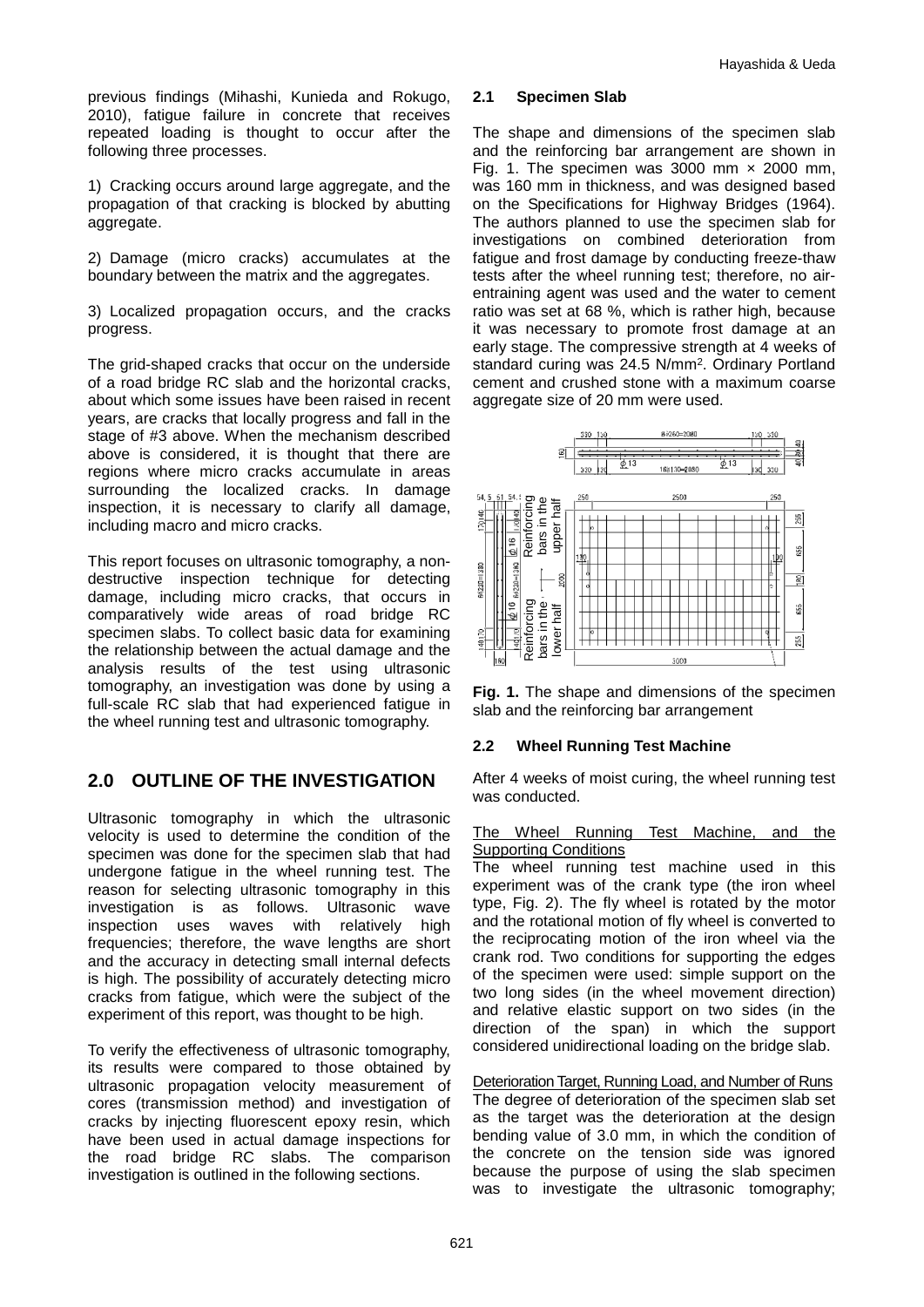therefore, the deterioration of the specimen was set as that before the failure of the specimen.



**Fig. 2.** Wheel running test machine

The running load was set at the relatively small value of 110 kN, because in a wheel running test with a relatively great running load such as that used for determining the fatigue life of the specimen, it was feared that bending would suddenly increase during the test and exceed the deterioration target. The running load during the wheel running test was kept constant.

In the wheel running test using this running load, the number of runs before the design bending value was attained was 110,000. Cracks in the slab at the end of the wheel running test are shown in Fig. 2. The cracks on the underside are indicated by thin lines, and the cracks on the top surface are indicated by thick lines.



**Fig. 3.** Cracks in the slab after the wheel running test

#### **2.3 Ultrasonic Tomography Analysis of the Slab Specimen**

#### Calculation Procedure

The analysis used ultrasonic tomography analytic software developed by Yamashita *et al*. (Yamashita, Sakai, Kumagai and Kita, 2000.) The procedure for the analysis is shown in Fig. 4. First, the range for this investigation on the slab was divided into a finite number of elements in a grid pattern. Each element was supposed to have an individual value of ultrasonic propagation velocity. When the propagation path (a linear wave profile) of an ultrasonic wave for a given wave line *i* is considered, the propagation distance of the wave motion *li* is obtained as the total sum of the line segment length *Δlij* on which the wave line *i* passes through the tomographic element *j*. When the ultrasonic velocity of line segment *Δlij* in a given element *j* is assumed to be *Vj*, the calculated propagation time *Ti* between the oscillation point and receiving point is expressed as Eq. (1).

$$
T_i = \sum_{j=1}^{m} \left( \Delta l_{ij} / V_{j} \right)
$$
 (1)



**Fig. 4.** Procedure of the ultrasonic tomography analysis

Next, the propagation time obtained from Eq. (1) and the measured propagation time were compared and the ultrasonic velocity in the element was corrected. This calculation was repeated until the cumulative total of the absolute value of the difference between the measured and the calculated values on each measurement line became the preset standard value or lower. As a method for correcting the errors between theoretical travel-time and observed traveltime, this software uses the SIRT method for correcting the velocity model.

Analysis Cross Section, Region for Analysis, and Division into Elements

For the analysis cross section, which is shown in Fig. 3, a cross section was selected that is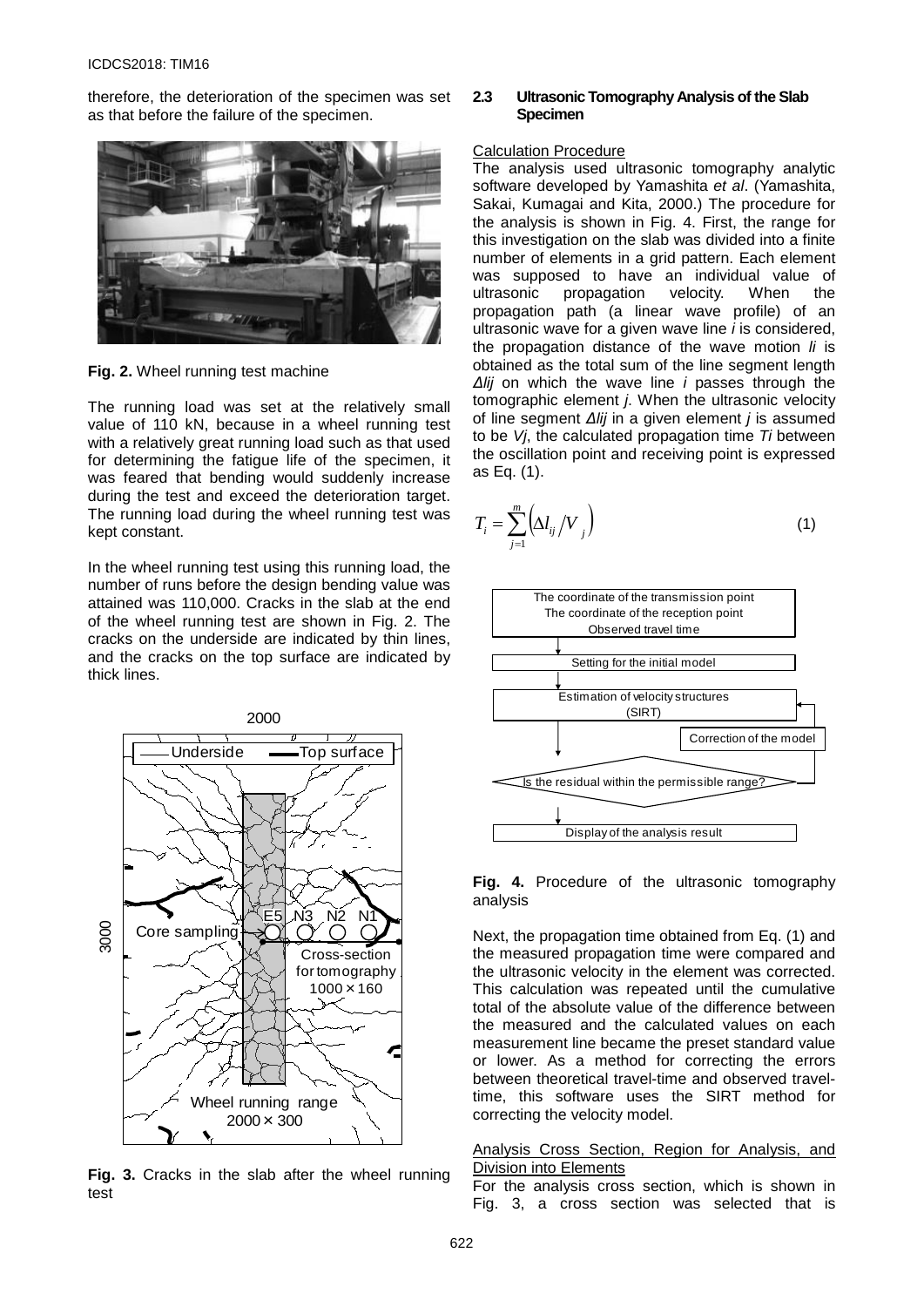perpendicular to the direction of wheel travel and is at the center of the specimen. (The length in the direction perpendicular to the travel direction (X) was 1000 mm and the length in the thickness direction (Z) was 160 mm.) The reason for selecting a cross section that was at the center of the specimen and in the direction perpendicular to the wheel travel direction was as follows. In a previous study (Nakatani, Uchida, Nishikawa, Kanda, Miyazaki, Kawama and Matsuo, 2002.), cracking from punching shear was found in the cross section with a direction perpendicular to the wheel traveling direction. The cracking from punching shear was thought to be generated from localized cracks that propagated and progressed. It is thought that there are regions around these cracks where micro cracks accumulate from repeated loading. It was thought that the selected cross section was appropriate for investigating a method of detecting micro cracks by ultrasonic tomography, because the selected cross section in the direction perpendicular to the wheel travel direction included a region with accumulated micro cracks.

As shown in the top half of Fig. 5, the region for this analysis, which was 1000 mm in width, was divided into five segments. Each segment was 200 mm in width and 160 mm in height. As shown in the bottom half of Fig. 5, the propagation time for ultrasonic waves was measured in each divided region, in which sources and receivers were set on the top surface and underside of the specimen. The measurements were taken when the bending of the specimen reached the design bending value, which was measured by ignoring the conditions of the tension side concrete, and the wheel running test was stopped. The sensor used for this measurement was the same sensor as that used for measuring the ultrasonic propagation velocity of the sampled cores, which will be discussed later in this report. The reason for dividing the analysis cross section into 5 segments was that even though the ultrasonic waves can detect small internal damage with high accuracy because they have a relatively high frequency, the attenuation of the wave in concrete is great and the propagation distance becomes short in damaged concrete.

Then, as shown in the bottom diagram in Fig. 5, the calculation was done by dividing the area of 200 mm by 160 mm into 20 elements: the width of each 200 mm-segment was divided into 5 and the height of 160 mm was divided into 4. In the expressing the analysis result, smoothing processing was done by subdividing each element into 9.

#### **2.4 Ultrasonic Propagation Velocity of the Cores (Transmission Method)**

Four cores were collected at the locations shown in Fig. 3. In a way similar to that used in actual inspections for determining the depth of damage in road bridge RC slabs, the ultrasonic propagation velocity (hereinafter, the ultrasonic velocity) was measured by setting measurement lines at intervals of 20 mm in the direction of the height of the specimen as shown in Fig. 6. The measurement lines for the ultrasonic velocity were set such that the lines would be parallel to the cross-section for tomographic analysis. In the investigation for this report, an ultrasonic wave device (Fig. 6) was selected that is used in actual inspections for concrete structures and is relatively easily available. This device measures the propagation time of ultrasonic waves from transmission to reception with a resolution of 0.1 μs. The measured values are displayed on the digital display of the device. The sensor has a resonance frequency of 28 kHz, a voltage of 1 KV, and a sensor diameter of φ 20 mm.



**Fig. 5.** Analysis cross-section, region for analysis, and division into elements

#### **2.5 Identification of Cracks by Injection of Fluorescent Epoxy Resin**

The cracks in the cores were identified by using a method in which fluorescent epoxy resin was injected. The procedure of the method is explained below.

- 1) After the ultrasonic velocity was measured, fluorescent epoxy resin was injected in the cores.
- 2) The cores were cut by concrete cutter such as to reveal the cross-section that was parallel to the cross-section for the tomographic analysis.
- 3) The condition of cracks was examined by using a microscope to observe the cutting plane.

## **3.0 RESULTS AND DISCUSSION**

The results of the ultrasonic tomography analysis are shown in Fig. 7, and the cracks identified by fluorescent epoxy resin injection and the results of ultrasonic velocity measurement are shown in Fig. 8. The ultrasonic velocity ratio (the horizontal axis of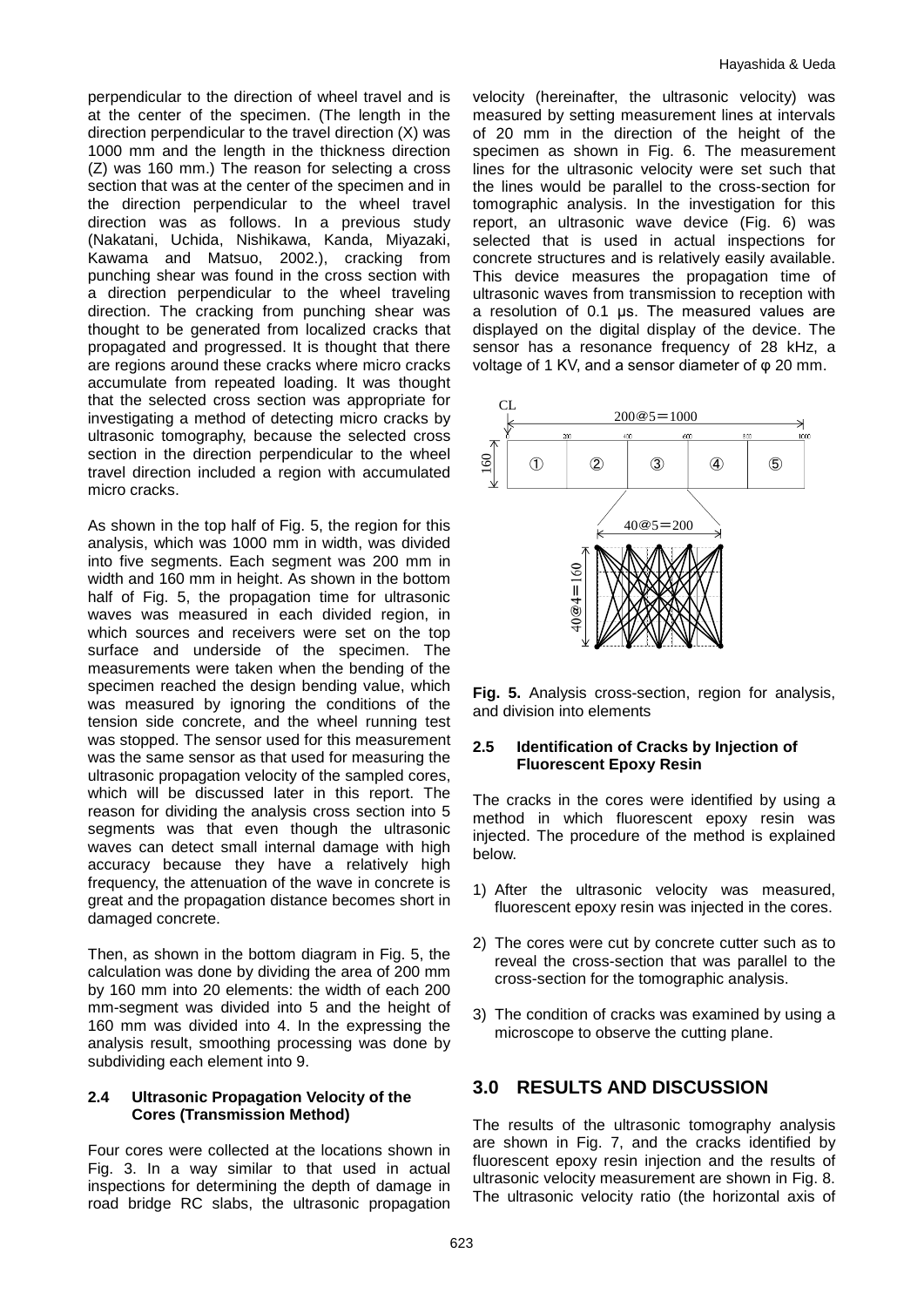#### ICDCS2018: TIM16

the graph) in Fig. 8 is the ratio of the measured ultrasonic velocity of the cores to the ultrasonic velocity of 1.0 for the height of 1 cm of Core N1, which is thought to be largely sound and whose ultrasonic velocity is the highest among any of the cores. To clarify the relationship between the absolute value of the ultrasonic velocity ratio and the absolute value of the ultrasonic velocity, the ultrasonic velocity ratio of the core is indicated at 0.1 intervals under the legend of the velocity in the ultrasonic tomography shown at the top of Fig. 7. The following explains the investigation result for each core.

#### **3.1 Core E5**

#### Conditions of Cracking

Core E5 is from immediately below the loading range, and as shown in Fig. 8 (a), horizontal cracks were found at heights of about 14 – 12 cm.

#### The Results of Tomographic Analysis

#### *(a) The area near the horizontal cracks*

In the top of Fig. 7, the ultrasonic velocity calculated for near the horizontal cracks (hereinafter, the velocity) is not constant. The velocity is lower in the left area than in the right area. The reason for the differences in velocity will be discussed in (b).

#### *(b) Region A*

The velocity for Region A shown in the top figure of Fig. 6 is low relative to the velocities for the regions around it. This region is thought to have received compressive stress and damage because it is near the center of the wheel track and at the upper edge of the specimen. The difference in velocity in the areas near the horizontal cracks is thought to be because damage from compressive stress and damage near the horizontal cracks are mixed in this area. The damage (cracks) from compressive stress are not identified in the Fig. that shows the cracks in the core. It is possible that micro cracks, which are not identifiable by fluorescent epoxy resin injection, occurred. In the other cores, which will be discussed later, the ultrasonic velocity was low; however, micro cracks were not found in the fluorescent epoxy resin injection. Possible reasons for the above are given here; however, the details will be examined in the future studies.

- 1) In the compression range of concrete that receives repeated loading, a phenomenon similar to the strain hardening of metal material (Kishitani, Nishizawa, *et al*., 1987) occurs and micro cracks close.
- 2) During the wheel running test, the micro cracks open and close repeatedly. At the end of the test, the micro cracks are closed because the load that opened the cracks is not acting on the specimen.
- 3) Even though the epoxy resin used is of low viscosity, the micro cracks were extremely narrow

and the injection pressure was insufficient for sending the epoxy resin into those fine cracks.

#### *(c) Region B*

The velocity for Region B shown in the top figure in Fig. 6 is low relative to the velocities for the regions around it. The low velocity found in Region B is thought to be related to the flexural cracks generated by the wheel loading. The reason for the above is as follows. As shown in the bottom figure in Fig. 6, flexural cracks are found in the part of Region B on the bottom surface of the specimen. A previous study (Mihashi *et al.*, 2010) pointed out that micro cracks that were too small to be seen by the naked eye accumulated around the cracks that were generated by tensile stress. In the current study, it is though that the velocity in Region B was low because of the flexural cracks generated by wheel loading and micro cracks at and around the flexural cracks.

#### Ultrasonic Propagation Velocity of the Cores (Transmission Method)

As shown in Fig. 8 (a), the ultrasonic velocities at the heights of 15 cm and 13 cm are considerably low. In light of the condition of cracks and the analysis results of tomography, these low velocities are thought to result from damage caused by compressive stress and damage near the horizontal cracks. The degree of lowering in the ultrasonic velocities at the locations from the heights between 11 cm and 1 cm is small; however, the ultrasonic velocities mildly decrease as the waves approach to the lower end of the core. This lowering of ultrasonic velocities is thought to be from the micro cracks discussed in (2) (c).

#### Comparison between the Velocity of the Core and the Velocity in the Tomographic Analysis

The ultrasonic velocities for the cores tend to be higher than those from the tomographic analysis. For example, the velocity (absolute value) of the core at the height of 11 cm is about 3700 m/s, while the velocities at the height of 11 cm in the tomographic analysis are about 2250 – 1750 m/s. This tendency is seen, with differences to some degree or another, in all the results of ultrasonic velocity measurement. It is possible that there is a reason for the above as follows; however, the details will be examined in the future studies. A previous study (Ishigami *et al.*, 2014) clarified that the ultrasonic velocity increases with the increase in water content. Water was used in the core drilling; therefore, it was possible that the water content of the core at the time of ultrasonic wave measurement was higher than the water content of the slab specimen. It was possible that the ultrasonic velocity became higher than the ultrasonic velocity of the specimen slab, which was determined in the tomographic analysis, because of the influence of this water.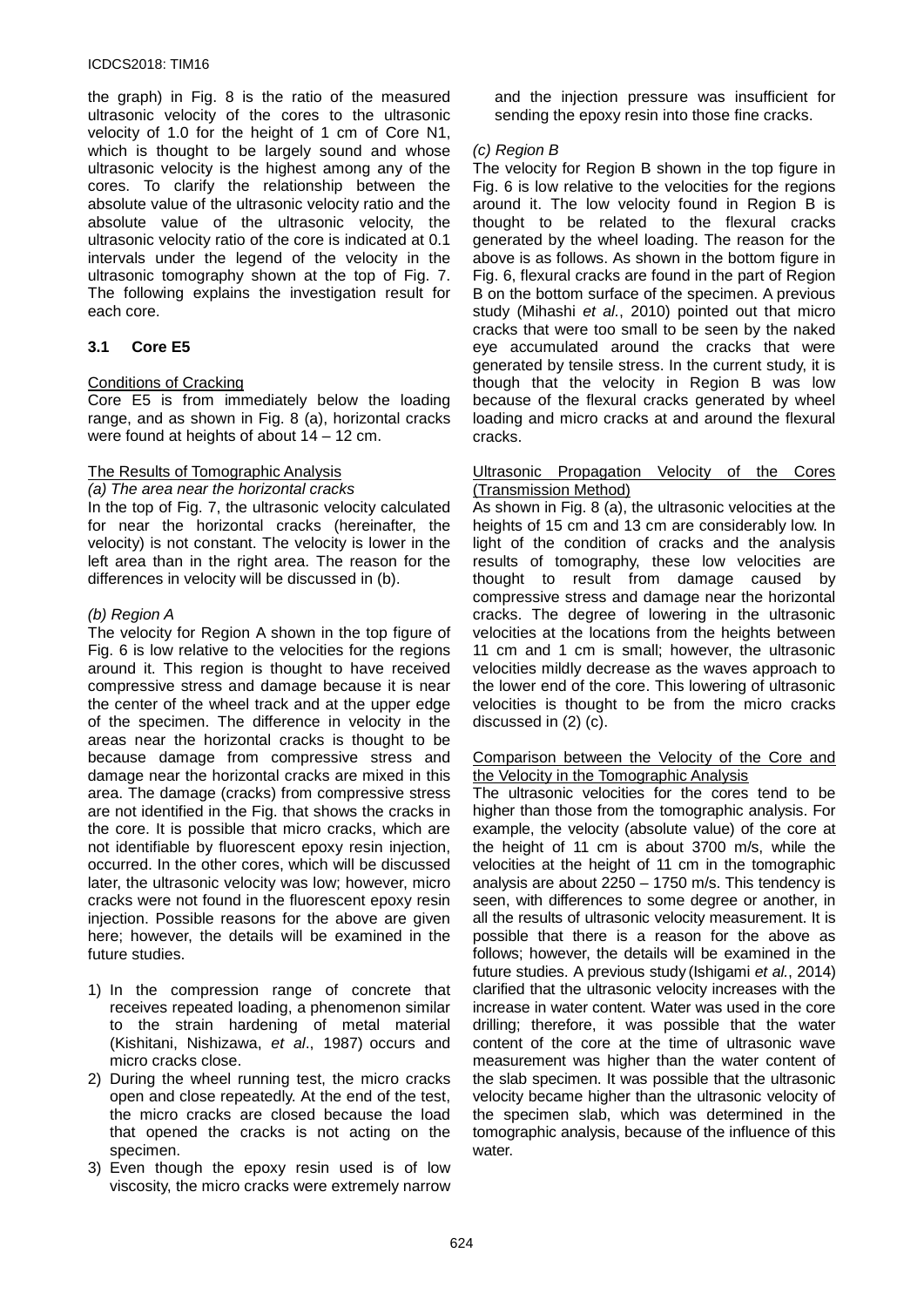

Cross-section for tomographic analysis

**Fig. 7.** The results of tomographic analysis of the slab specimen (top) and the conditions of the cracks on the underside (bottom)



**Fig. 8.** The conditions of cracks on the cross sections of the cores and the results of ultrasonic velocity measurement

#### **3.2 Core N3**

#### Conditions of Cracking

Core N3 is from near the edge of the loading range where cracks from punching shear are generally thought to occur. As shown in Fig. 8 (b), the existence of diagonal cracks around the heights of 10 – 7 cm and the occurrence of vertical cracks around the heights of  $3 - 0$  cm are observed.

#### The Results of Tomographic Analysis

#### *(a) Region C*

The results of tomographic analysis for the location of Core N3 shown in the top of Fig. 7 shows that the velocity of Region C is low compared to those in the surrounding regions. Region C extends from the edge of the wheel loading range on the top surface of the specimen slab diagonally downward. The cracks discussed in (1) are in Region C. In light of their location and direction, these cracks are thought to appear after micro cracks had developed, accumulated and reached their limit of being micro cracks by punching shear. Based on the above,

ultrasonic tomography is thought to be good for identifying the regions damaged by punching shear.

#### *(b) Region D and Region E*

Regions D and E, which abut Region C, were found to distribute diagonally and parallel to Region C, which is the region damaged by the punching shear. The velocities in Regions D and E gradually become smaller as one move away from the center of the wheel running track.

#### Ultrasonic Propagation Velocity of the Cores (Transmission Method)

As shown in Fig. 8 (b), the ultrasonic velocities are very low in areas from the heights of 11 cm to 7 cm and in areas from the heights of 3 cm to 1 cm, both of which are areas with cracks that were discussed in (1). Similar to Core E5, the ultrasonic velocity at the point with a height of 15 cm, which is close to the top edge of the specimen, is much lower than those of other areas.